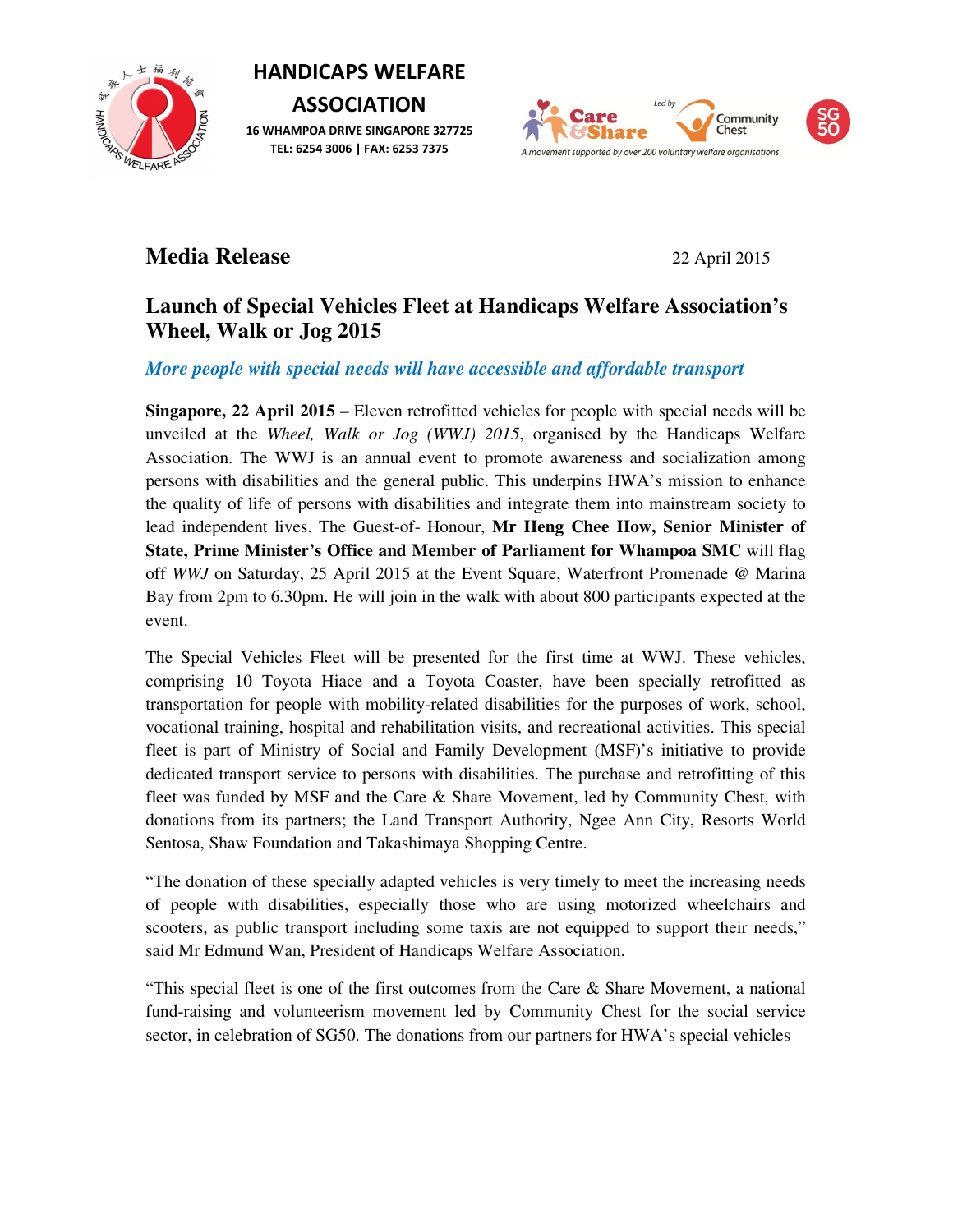

# HANDICAPS WELFARE **ASSOCIATION** 16 WHAMPOA DRIVE SINGAPORE 327725 TEL: 6254 3006 | FAX: 6253 7375



fleet were matched dollar-for-dollar by the government under the Movement. This is a shining example of what we can achieve when the 3Ps – People, Private and Public - come together to show their care and concern for the less fortunate among us. Their contributions will help us create a sustained and lasting impact on those we seek to serve." said Mr Phillip Tan, Chairman of Community Chest.

These special vehicles will add to HWA's current transport fleet of 23 vehicles and expand its special-needs transport service, which HWA has been running since 1980, to meet the increasing demand from passengers with disabilities. HWA has been providing on average 40,000 trips per year to more than 1000 clients.

The donated fleet is fitted with hydraulic lift and wheelchair securement system. The former raises wheel-chaired passengers aboard the bus and disembarks them upon reaching their destination, while the latter puts the brake on the wheelchairs when vehicles are on the move to ensure a secure and comfortable ride for passengers. The modified Toyota Hiace has a seating capacity for four wheelchair passengers and four sitting passengers, while the Toyota Coaster takes in seven wheelchair passengers and seven sitting passengers. In addition, all eleven buses have high roofs to accommodate wheelchairs with high backs. Such modifications have made a difference to the lives of persons with disabilities in enabling hassle free and comfortable travelling.

### Media Contacts

Mr Subrata Banerjee Handicaps Welfare Association Tel: 6254 3006 Email: subrata@hwa.org.sg

Ms Shazliana Heron National Council of Social Service Tel: 6210 2639 Email: Shazliana\_Heron@ncss.gov.sg